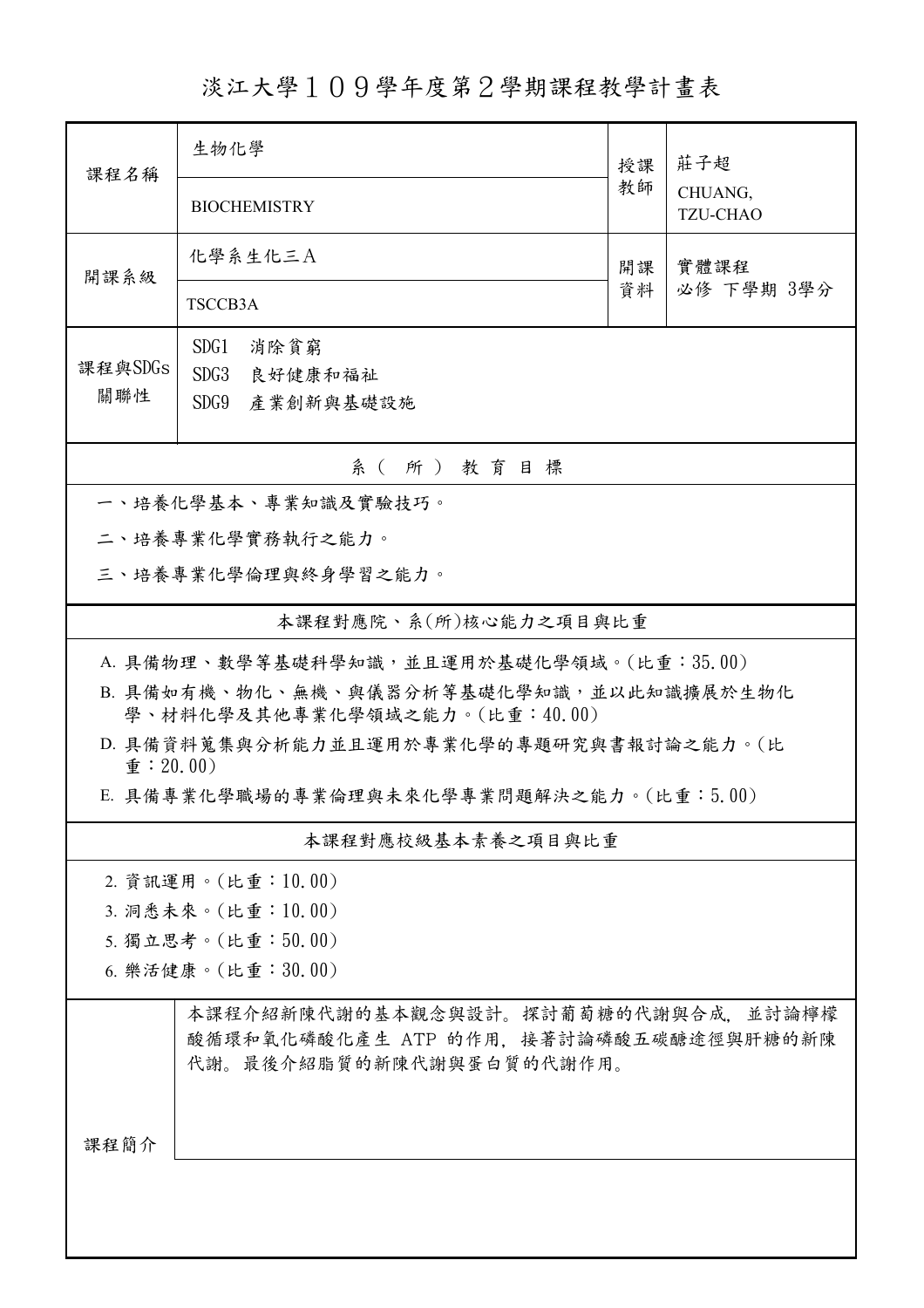This course introduces the basic concepts and design in metabolism, discusses the catabolism and biosynthesis of glucose, which is completely oxidized through the citric acid cycle and oxidative phosphorylation to generate ATP. In addition, pentose phosphate pathway and glycogen metabolism are discussed. Finally, the fatty acid metabolism and protein turnover are also introduced.

本課程教學目標與認知、情意、技能目標之對應

將課程教學目標分別對應「認知(Cognitive)」、「情意(Affective)」與「技能(Psychomotor)」 的各目標類型。

一、認知(Cognitive):著重在該科目的事實、概念、程序、後設認知等各類知識之學習。

二、情意(Affective):著重在該科目的興趣、倫理、態度、信念、價值觀等之學習。

三、技能(Psychomotor):著重在該科目的肢體動作或技術操作之學習。

| 序<br>號                       | 教學目標(中文)                   |                             |            | 教學目標(英文)                                                                                                  |                                     |  |  |
|------------------------------|----------------------------|-----------------------------|------------|-----------------------------------------------------------------------------------------------------------|-------------------------------------|--|--|
|                              | 1 1. 學生能瞭解基本新陳代謝概念。        |                             |            | 1. Students may have a basic understanding the<br>basic concepts in metabolism.                           |                                     |  |  |
|                              | 原理。                        |                             |            | 2 2. 學生能學習暨強化生化反應機構 2. Students may strengthen and learn principles of<br>biochemical reaction mechanism. |                                     |  |  |
| 教學目標之目標類型、核心能力、基本素養教學方法與評量方式 |                            |                             |            |                                                                                                           |                                     |  |  |
| 序號                           | 目標類型                       | 院、系 $(\text{m})$<br>核心能力    | 校級<br>基本素養 | 教學方法                                                                                                      | 評量方式                                |  |  |
| 1                            | 認知                         | <b>ABDE</b>                 | 235        | 講述、討論                                                                                                     | 測驗、作業、討論(含<br>課堂、線上)、報告(含<br>口頭、書面) |  |  |
| 2                            | 認知                         | <b>ABDE</b>                 | 2356       | 講述、討論                                                                                                     | 測驗、作業、討論(含<br>課堂、線上)、報告(含<br>口頭、書面) |  |  |
| 授課進度表                        |                            |                             |            |                                                                                                           |                                     |  |  |
| 週<br>坎                       | 日期起訖                       |                             |            | 內 容 (Subject/Topics)                                                                                      | 備註                                  |  |  |
|                              | $110/02/22$ ~<br>110/02/28 | Lipids and Membranes (I)    |            |                                                                                                           |                                     |  |  |
| $\overline{c}$               | $110/03/01$ ~<br>110/03/07 | Lipids and Membranes (II)   |            |                                                                                                           |                                     |  |  |
| 3                            | $110/03/08$ ~<br>110/03/14 | Carbohydrates (I)           |            |                                                                                                           |                                     |  |  |
|                              | $110/03/15$ ~<br>110/03/21 | Carbohydrates (II)          |            |                                                                                                           |                                     |  |  |
| 5                            | $110/03/22$ ~<br>110/03/28 | Introduction of metabolism  |            |                                                                                                           |                                     |  |  |
| 6                            | $110/03/29$ ~<br>110/04/04 | 教學行政觀摩                      |            |                                                                                                           |                                     |  |  |
|                              | $110/04/05$ ~<br>110/04/11 | Carbohydrate metabolism (I) |            |                                                                                                           |                                     |  |  |
|                              |                            |                             |            |                                                                                                           |                                     |  |  |